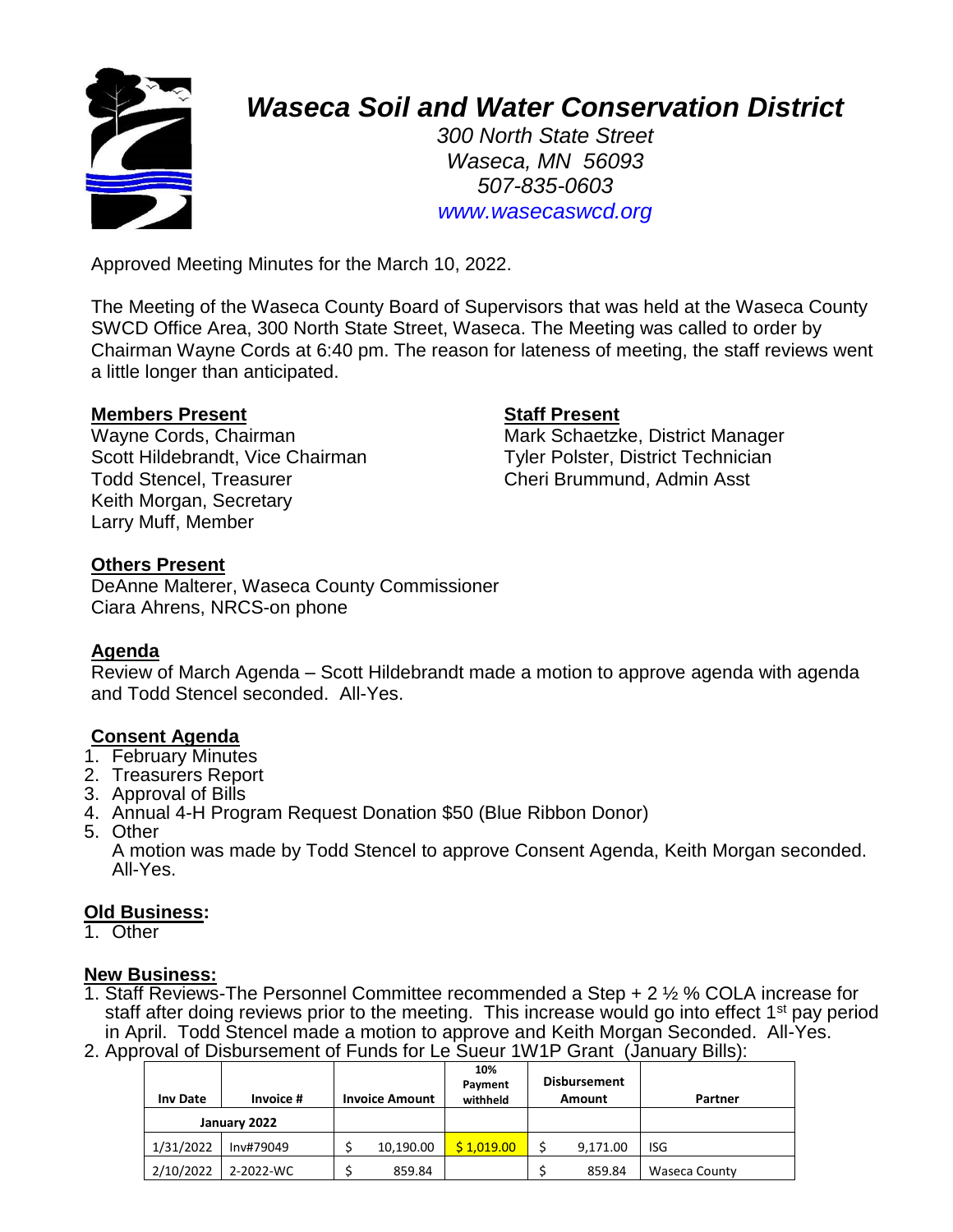|  |                                                                        | 2/15/2022 1-2022-WSWCD 5 |  | 517.31 |  | Direct Charge | Waseca SWCD |
|--|------------------------------------------------------------------------|--------------------------|--|--------|--|---------------|-------------|
|  | Todd Stencel made a motion to approve and Larry Muff seconded. All-Yes |                          |  |        |  |               |             |

3. Approval of Disbursement of Funds from MPCA to partners of the LSCE:

| <b>2nd Half 2021</b> | Inv Amt   |  | <b>Balance</b> | Invoice #   | Partner                             |  |
|----------------------|-----------|--|----------------|-------------|-------------------------------------|--|
| Deposit 2/8/2022     |           |  | 12,839.72      |             |                                     |  |
|                      | 10,000.00 |  | 2,839.72       | 21-2-BESWCD | <b>Blue Earth SWCD</b>              |  |
|                      | 1,842.68  |  | 997.04         | 21-2-WSWCD  | Waseca SWCD Retained                |  |
|                      | 200.00    |  | 797.04         | 21-2-FaSWCD | <b>Faribault SWCD</b>               |  |
|                      | 797.04    |  | (0.00)         | 21-2-MSU    | Minnesota State University, Mankato |  |

Keith Morgan made a motion to disburse funds and Larry Muff seconded. All-Yes.

- 4. GBERBA- Mn Ag Water Quality Certification Program (MAWQCP)- \$300 incentive for Farmamerica. Todd Stencel made a motion to approve and Scott Hildebrandt seconded. All-Yes.
- 5. WASCOB-Russ & Mel Guse Contract (3)20– total project est \$25,000—50% of 75% total cost would \$9375 for SWCD Cost Share using 2020 Cost Share Grant \$4415.40 and 2021 Cost Share Grant \$4959.60. Todd Stencel made a motion to approve and Keith Morgan seconded. All-Yes.
- 6. WASCOB-Russ & Mel Guse Contract 2022-1 SWCD recommendation for Riparian Fundingtotal project est \$25,000—50% of 75% total cost would \$9375. Todd Stencel made a motion to approve and Scott Hildebrandt seconded. All-Yes.
- 7. Area VI Meeting April 6 registration \$21/person, New Ulm. Scott Hildebrandt made a motion to approve anyone that wants to go, Todd Stencel seconded. All-Yes.
- 8. Civil Rights Responsibilities for Partners Checklist-Ciara Ahrens went over the Checklist with all attendees. The checklist was signed by all Board Members and Mark Schaetzke will be sending it to Ciara Ahrens.
- 9. Local Work Group-NRCS-Ciara Ahrens inquired about having the SWCD host a Local Work Group Meeting again this year, preferably the end of June. Wayne Cords made a motion to approve and Larry Muff seconded. Vote: Scott Hildebrandt-denied, Todd Stencel-abstained, Larry Muff-yes, Keith Morgan-yes, Wayne Cords-yes. Motion passed 3-2.
- 10.FYI-SWCD Aid update-Mark Schaetzke asked for ideas on what the aid would be used for, suggestions were: #1-personnel, the reason being—you can have all the projects and dollars to cover them, but if you don't have the personnel to implement them-you have nothing.
- 11.CRP Contribution Agreement with MASWCD-Mark Schaetzke reported that he agreed to 30 CRP plans so far with MASWCD. Todd Stencel made a motion to approve and Keith Morgan seconded. All-Yes.
- 12.GBERBA-County Ditch 19 Cost Voucher \$8340.00-Larry Muff made a motion to approve and Keith Morgan seconded. All-Yes.
- 13.Other

# **Supervisor/Meeting Reports:**

- 1. Scott Hildebrandt attended the Hwy 14-Soil Health Workshop at Farmamerica. He stated the speaker, Dorian Gatchell was very interesting and knowledgeable and that he covered many topics.
- 2. Todd Stencel also attended the Hwy 14-Soil Health Workshop at Farmamerica. He stated the Don Reicosky was a good speaker speaking on Carbon and how tillage effects it. Todd also was also a participant in the Farmer Panel along with Dorian Gatchell. He thought the event was very informational and had good response from attendees.
- 3. Larry Muff spoke about the Policy Meeting for the Le Sueur 1W1P. He stated on how information was coming together through ISG Consulting.
- 4. Wayne Cords reported that he attended the Janesville Township Meeting, giving them information on what the SWCD was doing throughout the county.

# **Agency Reports/Commissioners:**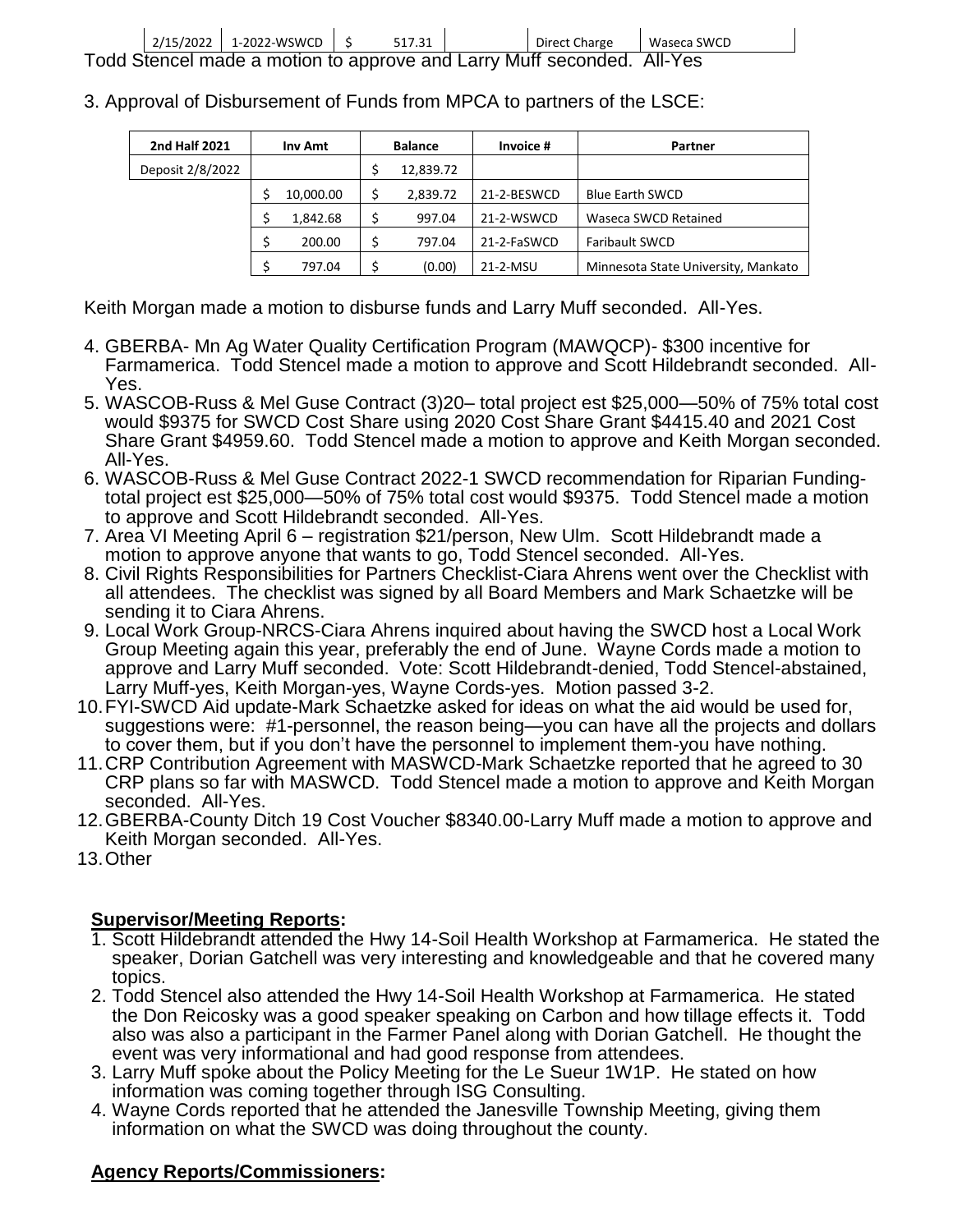- 1. Ciara Ahrens, NRCS reported that they should be starting to gradually get staff back in the offices beginning April 18, 2022. She is hopeful that the doors will be open to public by the end of June.
- 2. DeAnne Malterer, Waseca County Commissioner reported that she has been attending the Le Sueur 1W1P Meetings and that things seem to going smoothly.

# **Staff Reports:**

- 1. Tyler Polster reported on the Emerald Ash Bore Field Day he attended. He also reported attending the Hwy 14 Workshop. The Tree orders for this year are the same number of orders, but with an increase in revenue of over \$34,000 with expenses of approx \$24,000.
- 2. Cheri Brummund reported that she had completed annual reporting. She also stated that the New Richland Star, Janesville Journal, Mankato Free Press and The Land Magazine have all been printing information sent to them. Also working on the Hwy14 Workshop and day to day duties.
- 3. Mark Schaetzke highlighted items on his attached report.

# **Adjourn:**

Todd Stencel made a motion to adjourn the meeting and Larry Muff seconded. All-Yes. The meeting was adjourned at 8:35 pm by Board Chairman, Wayne Cords.

# **Next Board Meeting: Thursday, April 14***,* **2022 at 6:30 pm. at the SWCD Offices.**

# **Upcoming events:**

GBERBA Policy - March 11, 1:00 pm Virtual South Central TSA Meeting - March 22, 9:00 Virtual LS 1W1P Policy - March 25, 10:00 am Mankato LS 1W1P Mid point Public Meeting – April 4, 5:30 Pemberton Plaza, Pemberton Cannon 1W1P Joint Powers Board - April 6, 9:00 am Rice County Fair Grounds Area VI MASWCD Meeting – April 6, 2022, 8:30 am Turner Hall, 102 S State St. New Ulm

FYI-reminder the Filing for Election will be coming up in May. Scott Hildebrandt, Todd Stencel and Larry Muff terms are all up at the end of the year.—Scott Hildebrandt stated he was not going to run again. Inquiries to someone in the District 4-St Mary & Woodville Townships who may want to fill the position.

| <b>First National Bank</b> | Tyler-Cheri-Mark H S A<br>$( $300.00 \text{ ea} )$ |         | \$ | 900.00   |
|----------------------------|----------------------------------------------------|---------|----|----------|
| Bock's                     | <b>Truck Gas</b>                                   | None    | \$ |          |
| <b>Tree World</b>          | Planyskydd-Tree<br>Expense                         | 1892263 | \$ | 236.64   |
| Tree Pro                   | Tree Tubes-Tree<br>Expense                         | 468523  | \$ | 102.50   |
| Dewitt                     | Tree Mats & Pins-Tree<br>Expense                   | 342966  | \$ | 423.90   |
| <b>Scott SWCD</b>          | Bundle of White Pine                               | 13319   | \$ | 39.00    |
| <b>Blue Earth Cty SWCD</b> | 3 Bundles Norway<br>Spruce                         | 105079  | \$ | 60.00    |
| Mark Schaetzke             | Voucher 2022 MS1                                   |         | \$ | 95.84    |
|                            |                                                    |         | ς  | 1,857.88 |

# **March Bills:**